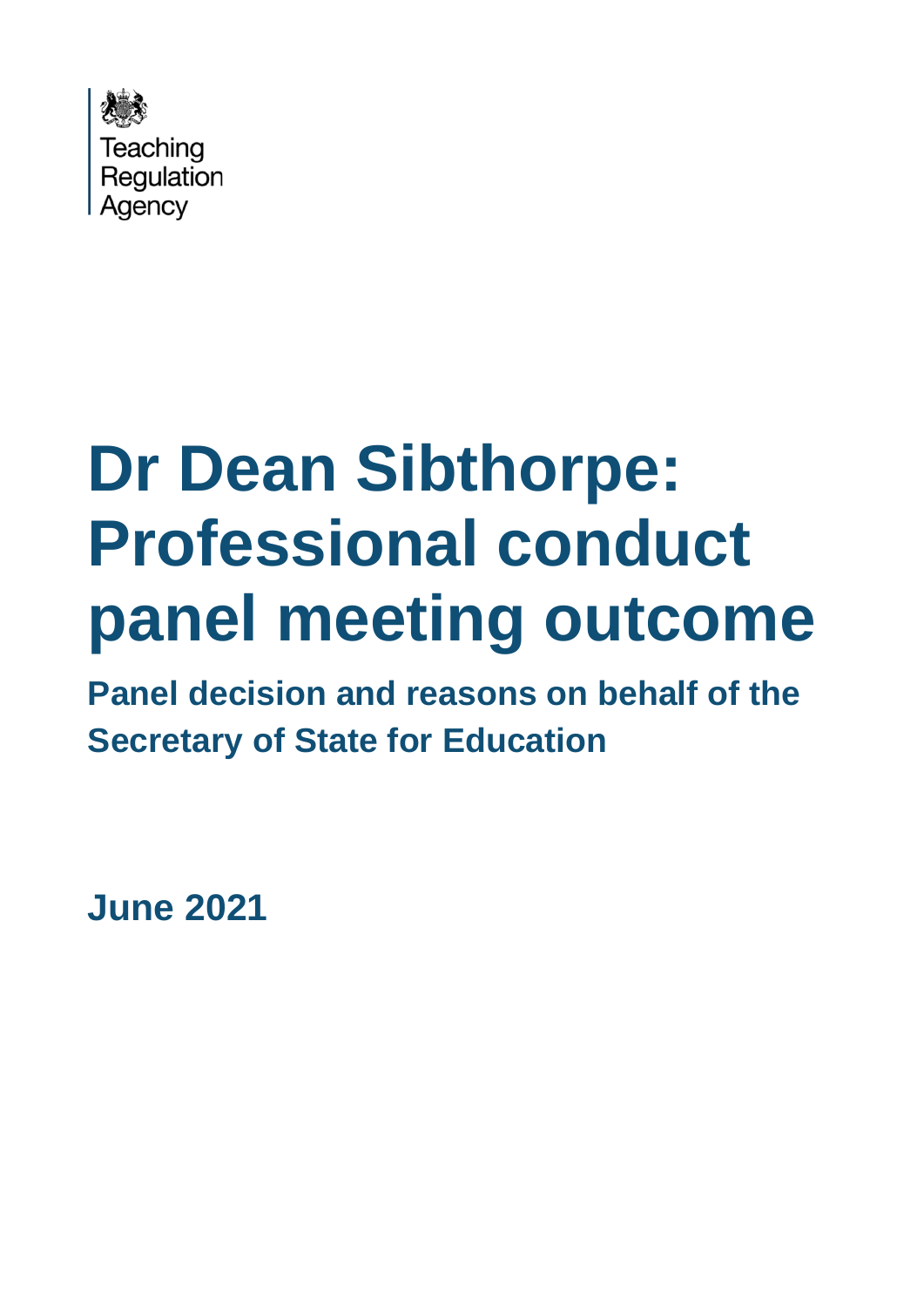# **Contents**

| Introduction                                             | 3              |
|----------------------------------------------------------|----------------|
| Allegations                                              | $\overline{4}$ |
| Preliminary applications                                 | 5              |
| Summary of evidence                                      | 5              |
| <b>Documents</b>                                         | 5              |
| Statement of agreed facts                                | 5              |
| Decision and reasons                                     | 6              |
| Findings of fact                                         | 6              |
| Panel's recommendation to the Secretary of State         | 10             |
| Decision and reasons on behalf of the Secretary of State | 14             |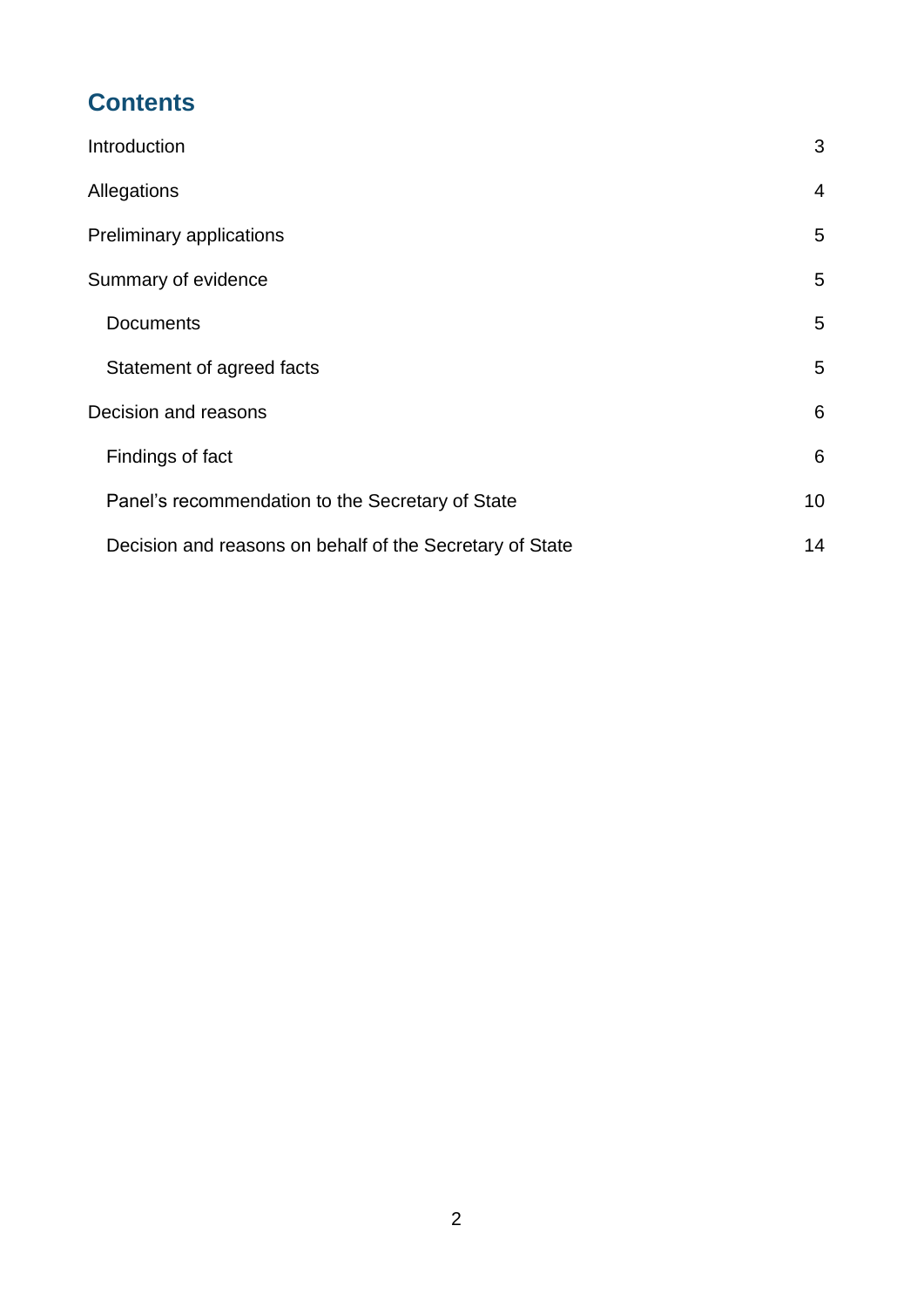#### **Professional conduct panel decision and recommendations, and decision on behalf of the Secretary of State**

| Teacher:                | Dr Dean Sibthorpe               |
|-------------------------|---------------------------------|
| Teacher ref number:     | 0737100                         |
| Teacher date of birth:  | 23 December 1963                |
| <b>TRA</b> reference:   | 19379                           |
| Date of determination:  | 30 June 2021                    |
| <b>Former employer:</b> | Malvern College, Worcestershire |

## <span id="page-2-0"></span>**Introduction**

A professional conduct panel ("the panel") of the Teaching Regulation Agency ("the TRA") convened on 30 June 2021 by way of a virtual meeting, to consider the case of Dr Dean Sibthorpe.

The panel members were Mrs Marjorie Harris (former teacher panellist – in the chair), Mr Neil Hillman (teacher panellist) and Mrs Emma Moir (lay panellist).

The legal adviser to the panel was Mrs Rebecca Utton of Birketts LLP solicitors.

In advance of the meeting, after taking into consideration the public interest and the interests of justice, the TRA agreed to a request from Dr Sibthorpe that the allegations be considered without a hearing. Dr Sibthorpe provided a signed statement of agreed facts and admitted unacceptable professional conduct and/or conduct that may bring the profession into disrepute. The panel considered the case at a meeting without the attendance of the presenting officer Mr Luke Berry, Dr Sibthorpe or his representative Mr John Otieno.

The meeting took place in private, and the decision was announced in public.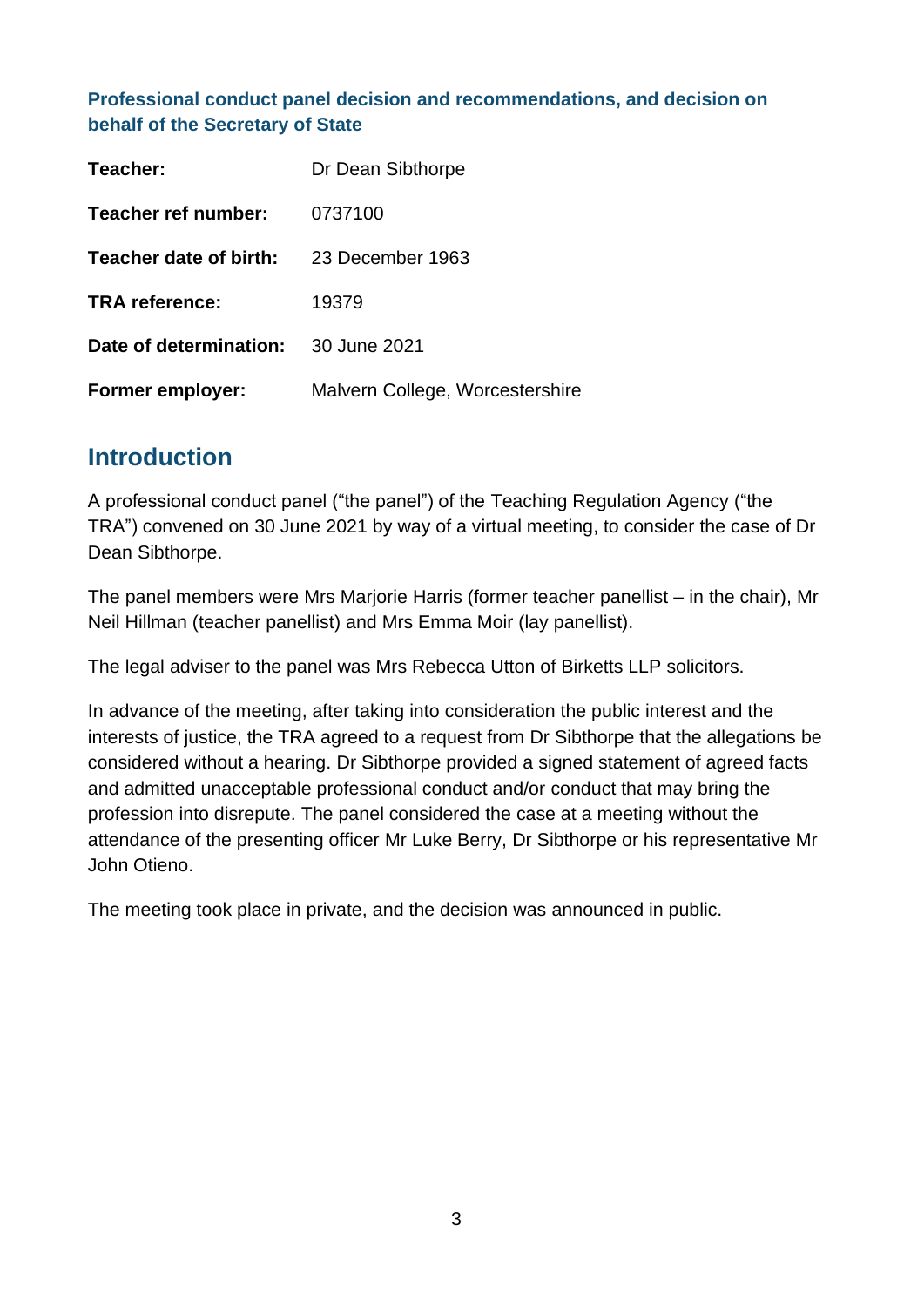# <span id="page-3-0"></span>**Allegations**

The panel considered the allegations set out in the notice of proceedings dated 04 May 2021.

It was alleged that Dr Sibthorpe was guilty of unacceptable professional conduct and/or conduct that may bring the profession into disrepute, in that whilst employed as a teacher of Biology at Malvern College between 01 September 2007 and 19 June 2020:

- 1. He failed to maintain appropriate professional boundaries with respect of a vulnerable pupil, Pupil A, in that:
	- a. He provided his phone number to Pupil A;
	- b. He exchanged inappropriate and/or sexually explicit messages with Pupil A using WhatsApp, whilst he was working at the school, in particular;
		- i. 'Looking at yours gets me very hard' when referring to her photographs
		- ii. 'and now the thought of you getting [water drops emoji] has had that effect again!';
		- iii. 'super hard again!';
		- iv. 'I'm extremely aroused at the mo and have a TOK meeting at 2pm';
		- v. Receiving an explicit video of Pupil A touching herself in a sexual manner and responding 'OMG, [Pupil A]! Hot hot hot [Emoji] uhhhhhhhh, wish that was (my) hand!' or words to that effect:
		- c. He sent photographs to Pupil A using WhatsApp, whilst he was working at the school, namely;
			- i. An image of a naked male showering which he purported to be an image of himself;
			- ii. An image of his lower abdomen;
			- iii. An image of him wearing bib shorts with his torso exposed
- 2. His behaviour as may be found proven at Allegation 1 above was conduct of a sexual nature and/or was sexually motivated.

Dr Sibthorpe admits the facts of allegations 1.a, 1.b)i-v, 1.c)i-iii and 2, as set out in the statement of agreed facts signed by Dr Sibthorpe on 01 June 2021.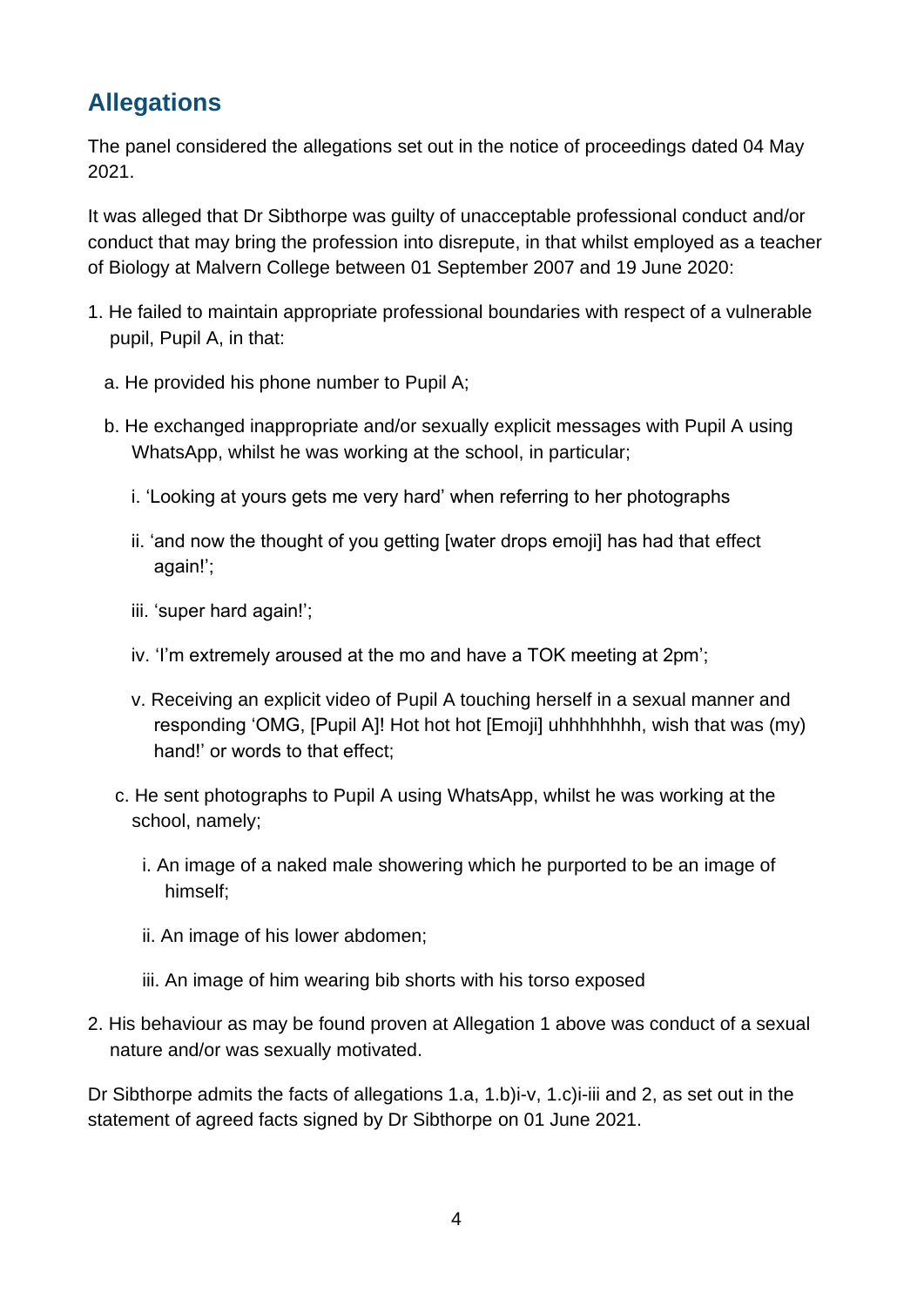Dr Sibthorpe admits his behaviour amounted to unacceptable professional conduct and conduct that may bring the profession into disrepute.

# <span id="page-4-0"></span>**Preliminary applications**

There were no preliminary applications.

# <span id="page-4-1"></span>**Summary of evidence**

## <span id="page-4-2"></span>**Documents**

In advance of the meeting, the panel received a bundle of documents which included:

- section 1: Chronology and anonymised pupil list pages 3 to 4
- section 2: Procedural documents pages 6 to 27
- section 3: TRA witness statements pages 29 to 40
- section 4: Teaching Regulation Agency documents pages 56 to 122
- section 5: Teacher documents pages 131 to 143

The panel members confirmed that they had read all of the documents within the bundle, in advance of the meeting.

## <span id="page-4-3"></span>**Statement of agreed facts**

The panel considered a statement of agreed facts which was signed by Dr Sibthorpe on 01 June 2021. It related to Dr Sibthorpe, who whilst employed at Malvern College ("the School"), failed to maintain appropriate professional boundaries with a vulnerable pupil, Pupil A, and engaged in conduct of a sexual nature and/or was sexually motivated. This included providing Pupil A with his personal phone number and using WhatsApp to exchange photographs and inappropriate and/or sexually explicit messages with Pupil A.

Dr Sibthorpe admitted in the statement of agreed facts that he failed to maintain appropriate professional boundaries having engaged in the behaviour outlined above. Dr Sibthorpe further admitted that his conduct as described was of a sexual nature and was sexually motivated.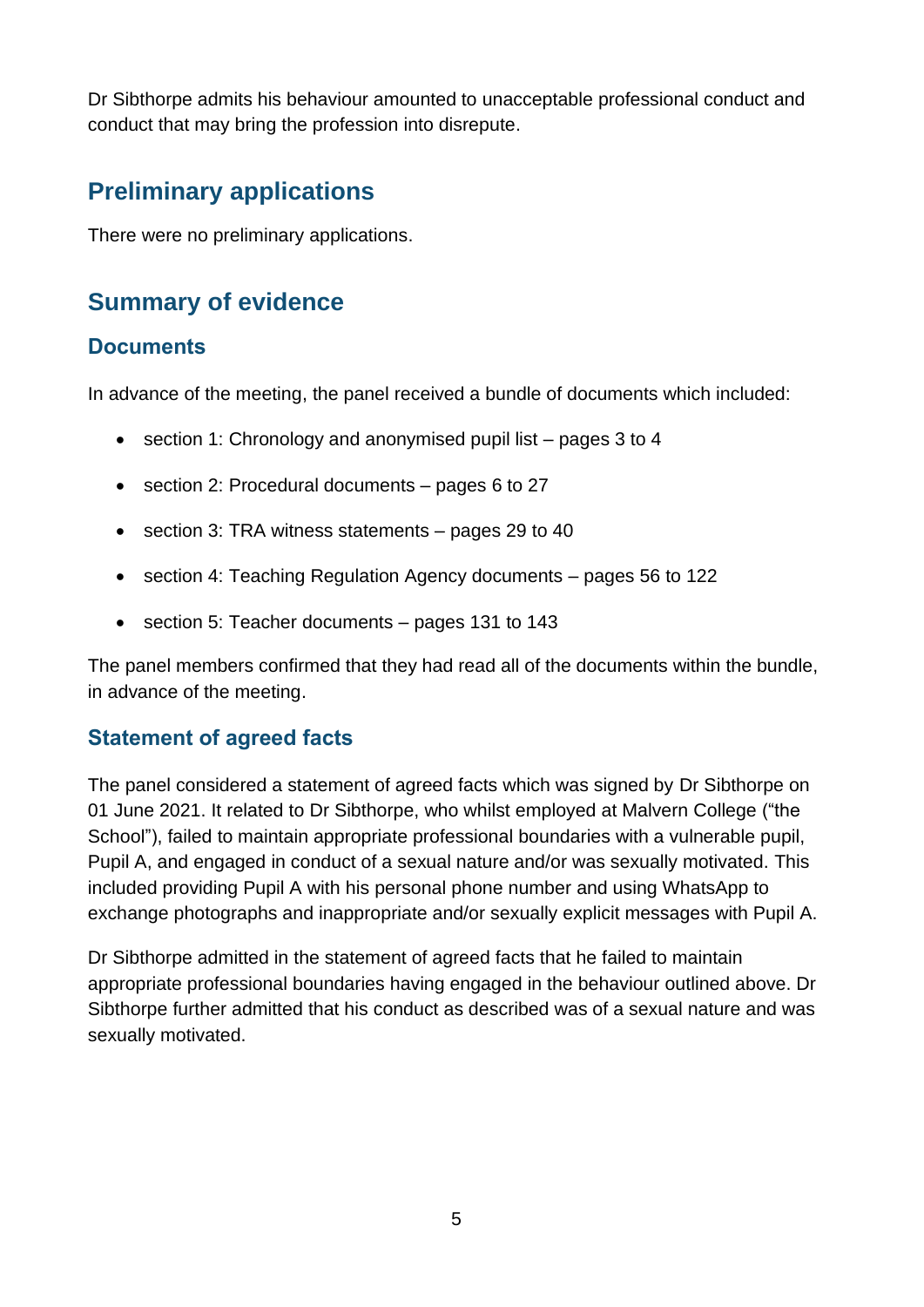# <span id="page-5-0"></span>**Decision and reasons**

The panel announced its decision and reasons as follows:

The panel carefully considered the case and reached a decision.

In advance of the meeting, the TRA agreed to a request from Dr Sibthorpe for the allegations to be considered without a hearing. The panel had the ability to direct that the case be considered at a hearing if required in the interests of justice or in the public interest. The panel did not determine that such a direction was necessary or appropriate in this case.

In summary, Dr Sibthorpe was employed as a teacher of biology at the School from 01 September 2007.

On 04 June 2020, concerns were raised by three pupils regarding information which had been shared with them by Pupil A, including WhatsApp messages between Dr Sibthorpe and Pupil A.

Dr Sibthorpe was suspended on 05 June 2020 pending investigation and interviewed on 08 June 2020. A disciplinary meeting later took place on 17 June 2020 and on 19 June 2020, Dr Sibthorpe was dismissed.

## <span id="page-5-1"></span>**Findings of fact**

The findings of fact are as follows:

The panel found the following particulars of the allegations against Dr Sibthorpe proved, for these reasons:

#### **1. You failed to maintain appropriate professional boundaries with respect of a vulnerable pupil, Pupil A, in that:**

#### **a. You provided your phone number to Pupil A;**

The panel noted that in the statement of agreed facts, signed by Dr Sibthorpe and dated 01 June 2021, Dr Sibthorpe admitted the facts of allegations 1.a.

Notwithstanding the above, the panel made its own determination on the facts of the allegations on all of the evidence before it.

On all the evidence before them the panel were satisfied that Dr Sibthorpe did provide his phone number to Pupil A. The panel did not consider it relevant who initiated contact, by virtue of exchanging messages with Pupil A, Dr Sibthorpe provided Pupil A with his phone number.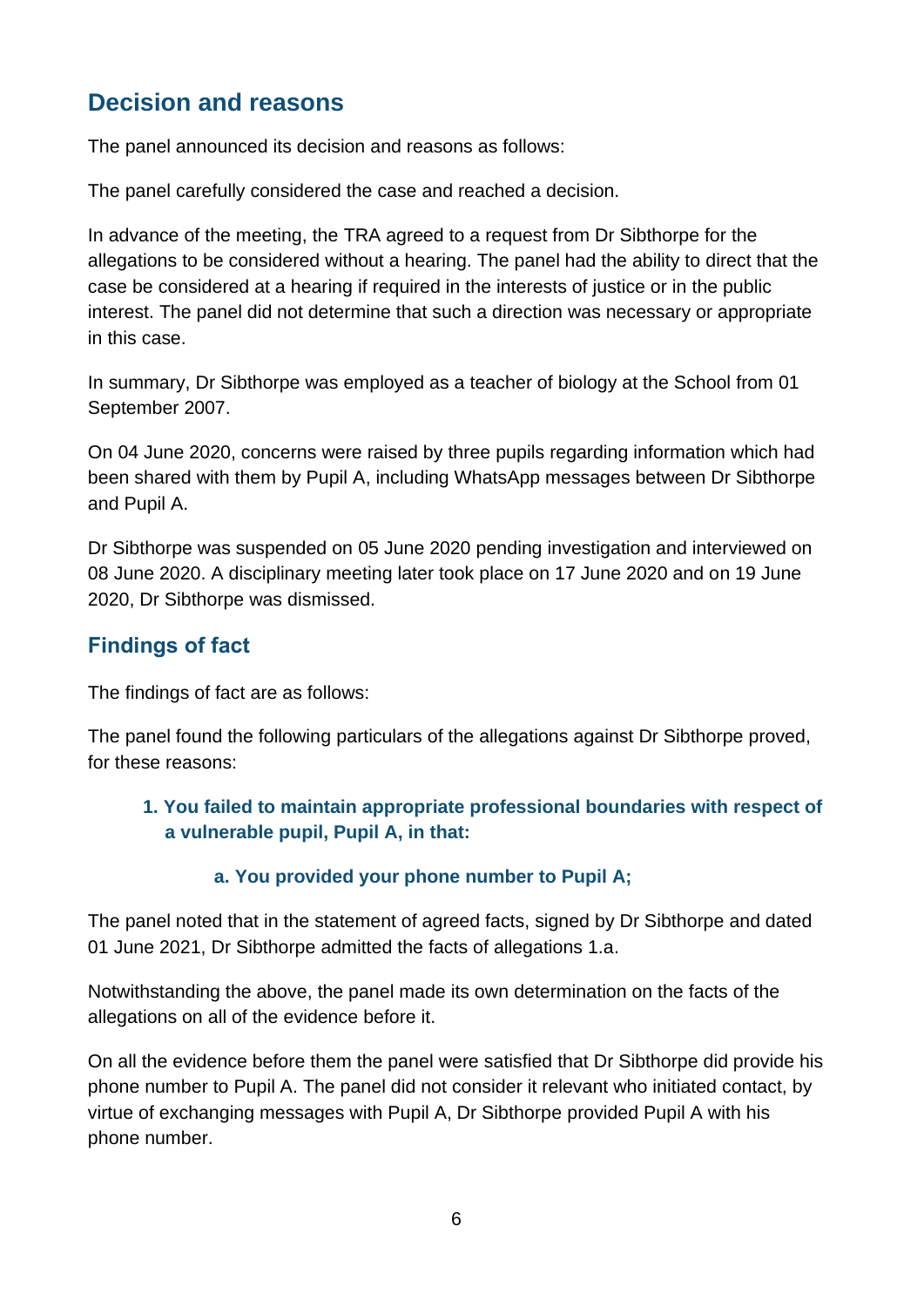The panel found the particulars of allegations 1.a proved.

- **b. You exchanged inappropriate and/or sexually explicit messages with Pupil A using WhatsApp, whilst you was working at the school, in particular;**
	- **i. 'Looking at yours gets me very hard' when referring to her photographs**
	- **ii. 'and now the thought of you getting [water drops emoji] has had that effect again!';**
	- **iii. 'super hard again!';**
	- **iv. 'I'm extremely aroused at the mo and have a TOK meeting at 2pm';**
	- **v. Receiving an explicit video of Pupil A touching herself in a sexual manner and responding 'OMG, [Pupil A]! Hot hot hot [Emoji] uhhhhhhhh, wish that was (my) hand!' or words to that effect;**

The panel noted that in the statement of agreed facts, signed by Dr Sibthorpe and dated 01 June 2021, Dr Sibthorpe admitted the facts of allegations 1.b)i-v.

Notwithstanding the above, the panel made its own determination on the facts of the allegations on all of the evidence before it.

In respect of allegations 1.b)i-v the panel was provided with screenshots of WhatsApp messages exchanged between Dr Sibthorpe and Pupil A. The panel deemed the messages exchanged via WhatsApp both inappropriate and sexually explicit.

The panel noted that neither Pupil A nor Dr Sibthorpe were physically on school premises. The panel was satisfied that irrespective of location, Pupil A remained a pupil of the School and Dr Sibthorpe was still carrying out his duties as both a teacher and [REDACTED].

The panel found the particulars of allegations 1.b)i-v proved.

- **c. You sent photographs to Pupil A using WhatsApp, whilst you was working at the school, namely;**
	- **i. An image of a naked male showering which you purported to be an image of yourself;**
	- **ii. An image of your lower abdomen;**
	- **iii. An image of you wearing bib shorts with your torso exposed**

The panel noted that in the statement of agreed facts, signed by Dr Sibthorpe and dated 01 June 2021, Dr Sibthorpe admitted the facts of allegations 1.c)i-iii.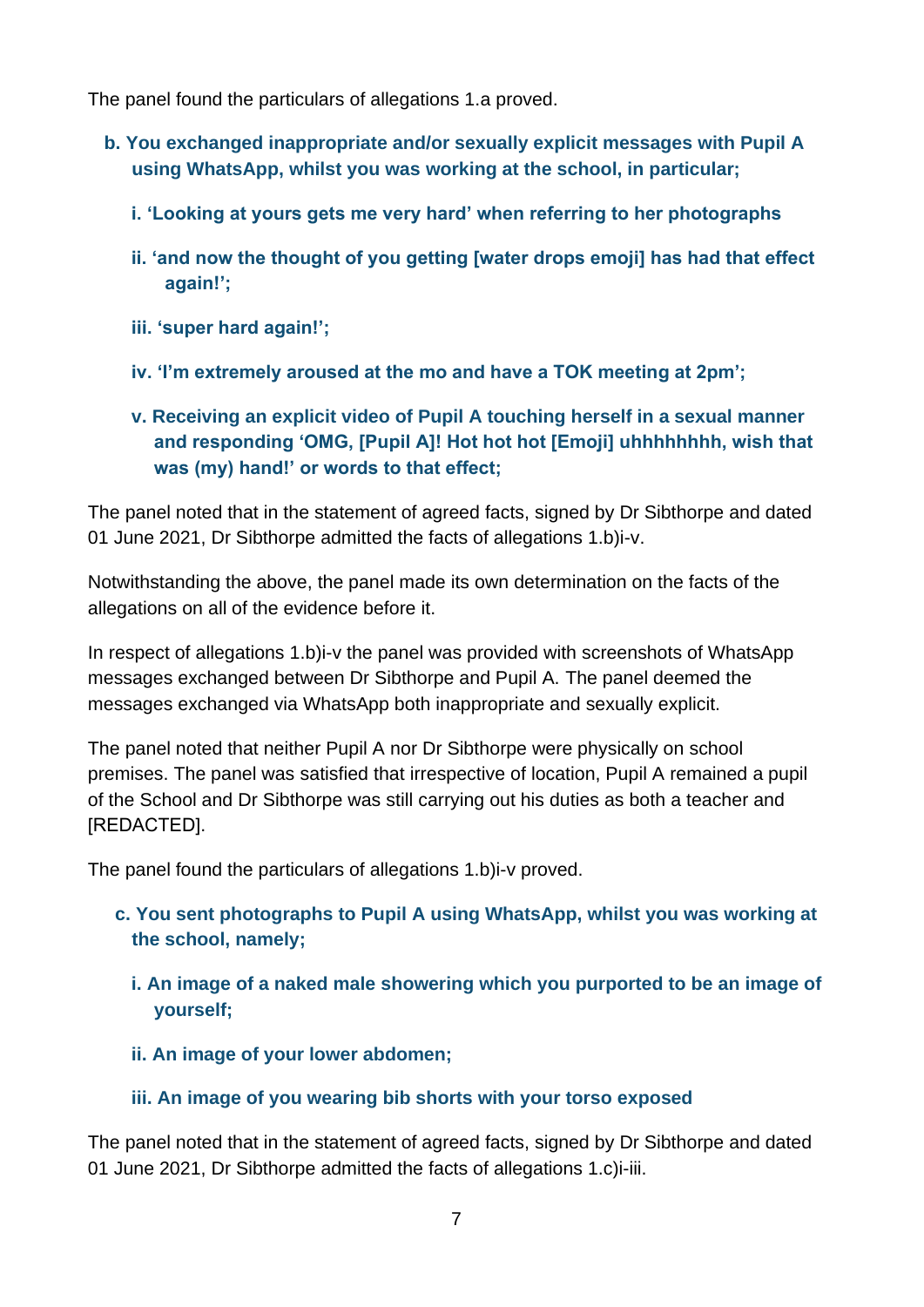Notwithstanding the above, the panel made its own determination on the facts of the allegations on all of the evidence before it.

In respect of allegations 1.c)i-iii, the panel was provided with screenshots of the WhatsApp photographs exchanged between Dr Sibthorpe and Pupil A. The panel noted that neither Pupil A nor Dr Sibthorpe were physically on school premises. The panel were satisfied that irrespective of location, Pupil A remained a pupil of the School and Dr Sibthorpe was still carrying out his duties as both a teacher and [REDACTED].

The panel found the particulars of allegations 1.c)i-iii proved.

#### **2. Your behaviour as may be found proven at Allegation 1 above was conduct of a sexual nature and/or was sexually motivated.**

The panel noted that in the statement of agreed facts, signed by Dr Sibthorpe and dated 01 June 2021, Dr Sibthorpe admitted that he engaged in activity which was patently of a sexual nature and therefore admitted that he was sexually motivated when he engaged in that conduct.

Notwithstanding the above, the panel made its own determination on the facts of the allegations on all of the evidence before it.

The panel's attention was drawn to section *78 Sexual Offences Act 2003* and to the cases of *Sait v The General Medical Council [2018], Basson v General Medical Council [2018] and The General Medical Counsel v Haris [2020] EWHC 2518*. In respect of motivation, the panel considered that Dr Sibthorpe's conduct was done either in pursuit of sexual gratification and/or in pursuit of a sexual relationship.

In making this determination, the panel had particular regard to the fact that Dr Sibthorpe had exchanged several sexually explicit messages, photographs and a video with Pupil A.

On examination of the documents before the panel, the panel concluded that Dr Sibthorpe's conduct, as set out in allegations 1a, 1.b)i-v and 1.c)i-iii was sexually motivated. The panel noted that both the wording used, and the context in which the WhatsApp exchanges took place, plainly indicated conduct of a sexual nature and / or sexual motivation. The panel did not consider that Dr Sibthorpe's actions could be construed any other way.

The panel found the particulars of allegations 2 proved.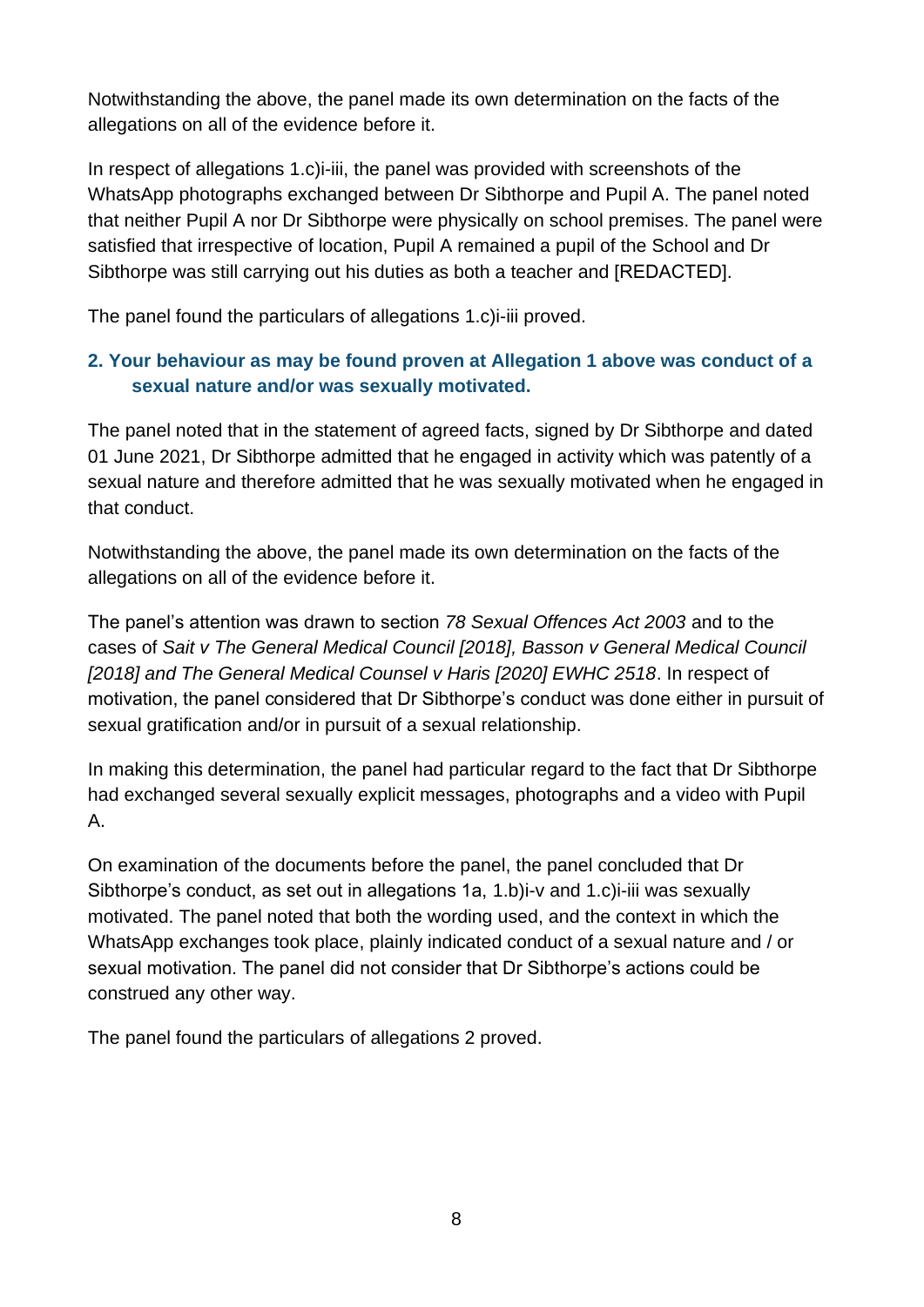## **Findings as to unacceptable professional conduct and/or conduct that may bring the profession into disrepute**

Having found a number of the allegations proved, the panel went on to consider whether the facts of those proved allegations amounted to unacceptable professional conduct and/or conduct that may bring the profession into disrepute.

In doing so, the panel had regard to the document Teacher Misconduct: The Prohibition of Teachers, which is referred to as "the Advice".

The panel was satisfied that the conduct of Dr Sibthorpe in relation to the facts found proved, involved breaches of the Teachers' Standards. The panel considered that, by reference to Part 2, Dr Sibthorpe was in breach of the following standards:

- Teachers uphold public trust in the profession and maintain high standards of ethics and behaviour, within and outside school, by
	- o treating pupils with dignity, building relationships rooted in mutual respect, and at all times observing proper boundaries appropriate to a teacher's professional position.
	- o having regard for the need to safeguard pupils' well-being, in accordance with statutory provisions.
- Teachers must have proper and professional regard for the ethos, policies and practices of the school in which they teach and maintain high standards in their own attendance and punctuality.
- **EXE** Teachers must have an understanding of, and always act within, the statutory frameworks which set out their professional duties and responsibilities.

The panel was satisfied that the conduct of Dr Sibthorpe fell significantly short of the standards expected of the profession.

The panel was in no doubt, by the very nature of the evidence before it, that the exchanges via WhatsApp were wholly inappropriate given the role and position of trust that Dr Sibthorpe held as both a teacher and Pupil A's [REDACTED]. The panel commented that the language used within the messages, was significant of a close sexual connection, whether physically possible or not.

The panel noted that in the statement of agreed facts, signed by Dr Sibthorpe and dated 01 June 2021, Dr Sibthorpe accepted that his conduct amounted to unacceptable unprofessional conduct. In addition, the panel noted that Dr Sibthorpe was an experienced teacher and [REDACTED] who had undertaken safeguarding training and confirmed to the School that he had read, understood and was willing to comply with the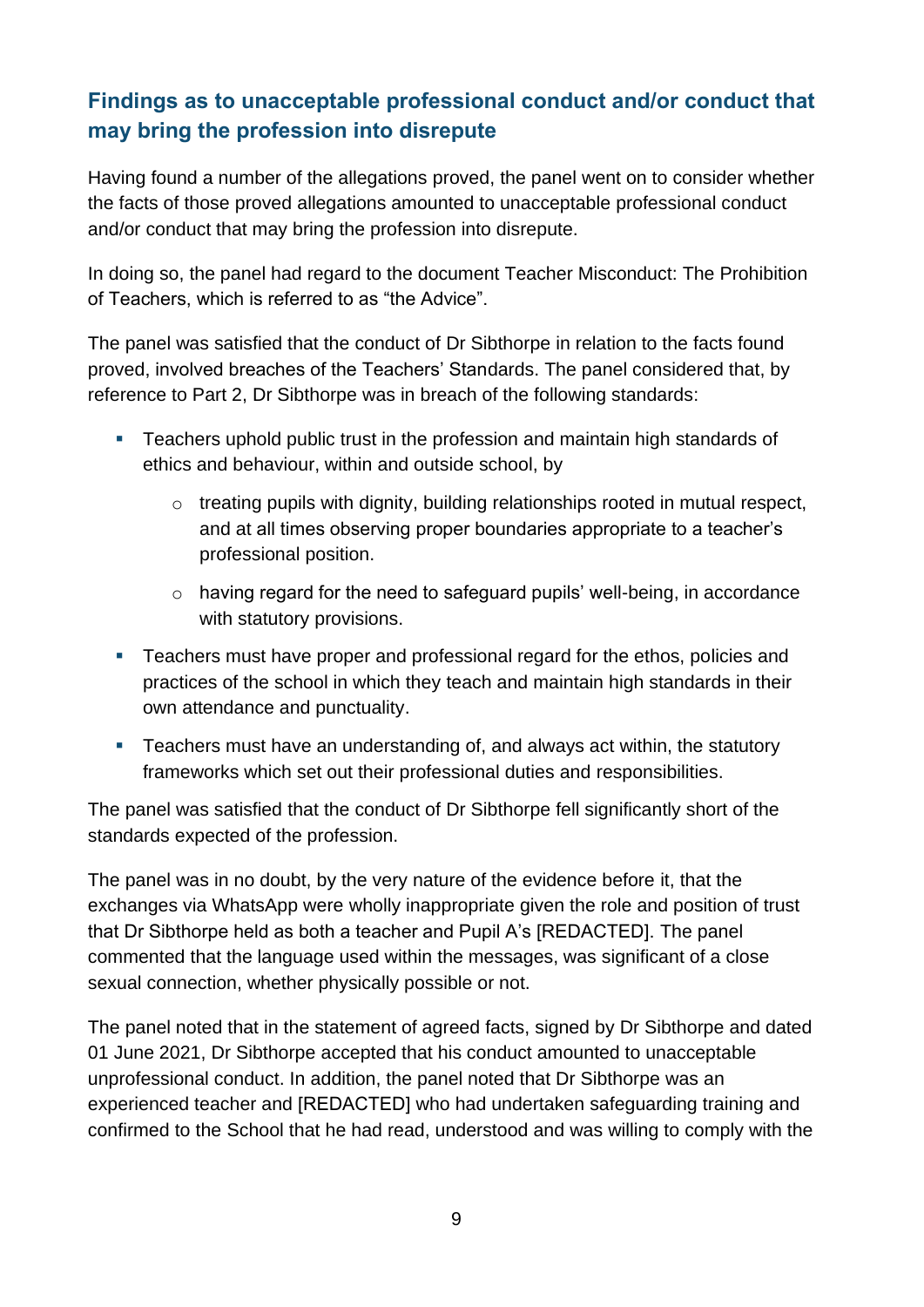polices contained within the Staff Handbook. The panel was therefore of the view that these policies and training should have been at the forefront of Dr Sibthorpe's mind.

The panel also considered whether Dr Sibthorpe's conduct displayed behaviours associated with any of the offences listed on pages 10 and 11 of the Advice. The panel found that none of these offences was relevant.

Accordingly, the panel was satisfied that Dr Sibthorpe was guilty of unacceptable professional conduct.

The panel took into account the way the teaching profession is viewed by others and considered the influence that teachers may have on pupils, parents and others in the community. The panel also took account of the uniquely influential role that teachers can hold in pupils' lives and the fact that pupils must be able to view teachers as role models in the way they behave.

The findings of misconduct were serious, and the conduct displayed would be likely to have a negative impact on the Dr Sibthorpe's status as a teacher, potentially damaging the public perception.

The panel noted that in the statement of agreed facts, signed by Dr Sibthorpe and dated 01 June 2021, Dr Sibthorpe admitted that his conduct amounted to conduct that may bring the profession into disrepute.

The panel therefore found that Dr Sibthorpe's actions constituted conduct that may bring the profession into disrepute.

Having found the facts of particulars 1 and 2 proved, the panel further found that Dr Sibthorpe's conduct amounted to both unacceptable professional conduct and conduct that may bring the profession into disrepute.

## <span id="page-9-0"></span>**Panel's recommendation to the Secretary of State**

Given the panel's findings in respect of unacceptable professional conduct and conduct that may bring the profession into disrepute, it was necessary for the panel to go on to consider whether it would be appropriate to recommend the imposition of a prohibition order by the Secretary of State.

In considering whether to recommend to the Secretary of State that a prohibition order should be made, the panel had to consider whether it would be an appropriate and proportionate measure, and whether it would be in the public interest to do so. Prohibition orders should not be given in order to be punitive, or to show that blame has been apportioned, although they are likely to have punitive effect.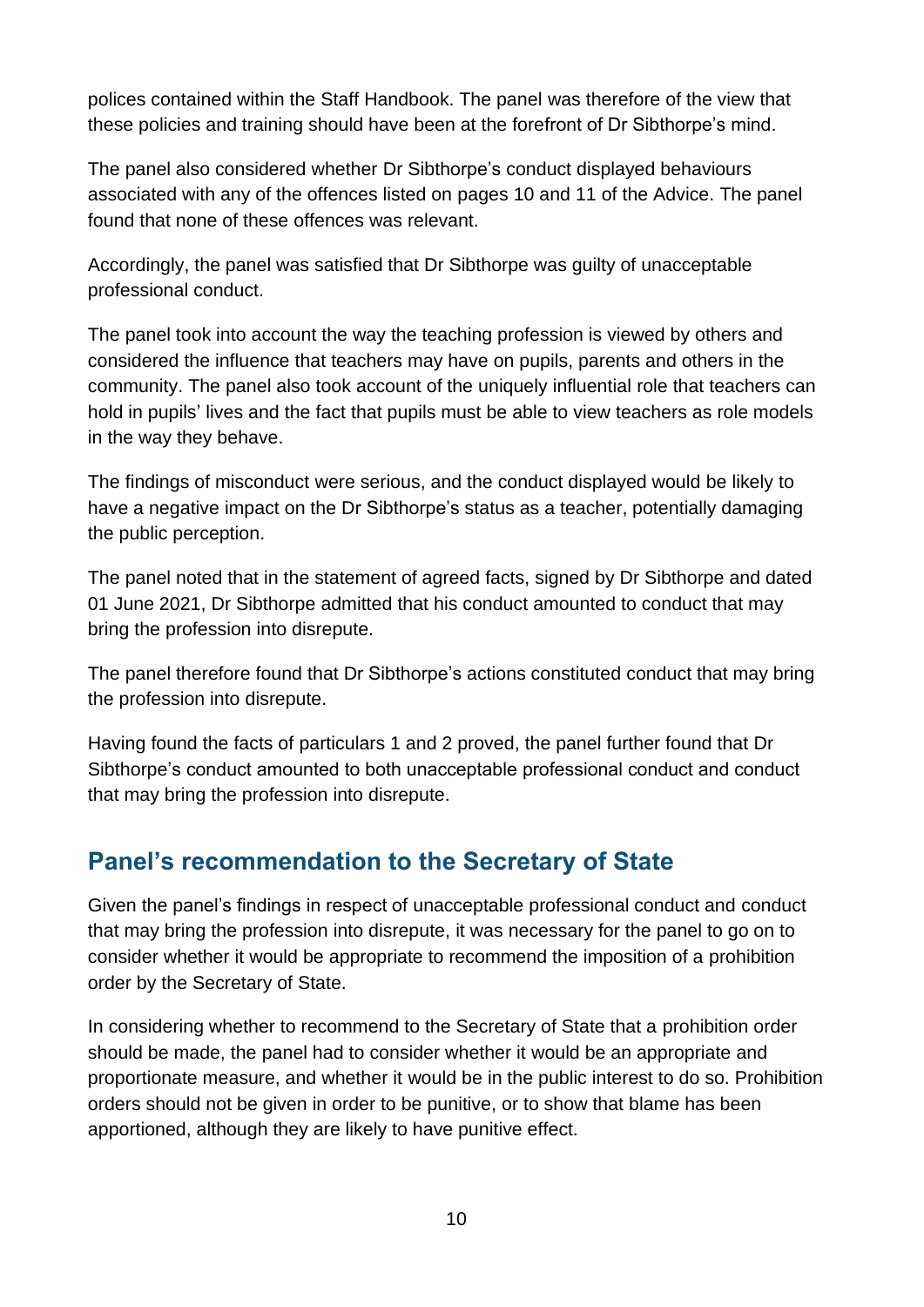The panel had regard to the particular public interest considerations set out in the Advice and having done so, found a number of them to be relevant in this case, namely: the protection of pupils, the protection of other members of the public, the maintenance of public confidence in the profession and declaring and upholding proper standards of conduct.

In the light of the panel's findings against Dr Sibthorpe, there was a strong public interest consideration in respect of the protection of pupils particularly given the serious findings of a failure to maintain appropriate professional boundaries with pupils and an inappropriate relationship with a pupil.

Similarly, the panel considered that public confidence in the profession could be seriously weakened if conduct such as that found against Dr Sibthorpe were not treated with the utmost seriousness when regulating the conduct of the profession.

The panel decided that a strong public interest consideration in declaring proper standards of conduct in the profession was also present as the conduct found against Dr Sibthorpe was outside that which could reasonably be tolerated.

Notwithstanding the clear public interest considerations that were present, the panel considered carefully whether or not it would be proportionate to impose a prohibition order, taking into account the effect that this would have on Dr Sibthorpe.

In carrying out the balancing exercise, the panel had regard to the public interest considerations both in favour of, and against, prohibition as well as the interests of Dr Sibthorpe. The panel took further account of the Advice, which suggests that a prohibition order may be appropriate if certain behaviours of a teacher have been proved. In the list of such behaviours, those that are relevant in this case are:

- serious departure from the personal and professional conduct elements of the Teachers' Standards;
- **EXEDENT MISCONDUCT** misconduct seriously affecting the education and/or well-being of pupils, and particularly where there is a continuing risk;
- **EXECT** abuse of position or trust (particularly involving vulnerable pupils) or violation of the rights of pupils;
- sexual misconduct, for example, involving actions that were sexually motivated or of a sexual nature and/or that use or exploit the trust, knowledge or influence derived from the individual's professional position;

Even though some of the behaviour found proved in this case indicated that a prohibition order would be appropriate, the panel went on to consider the mitigating factors. Mitigating factors may indicate that a prohibition order would not be appropriate or proportionate.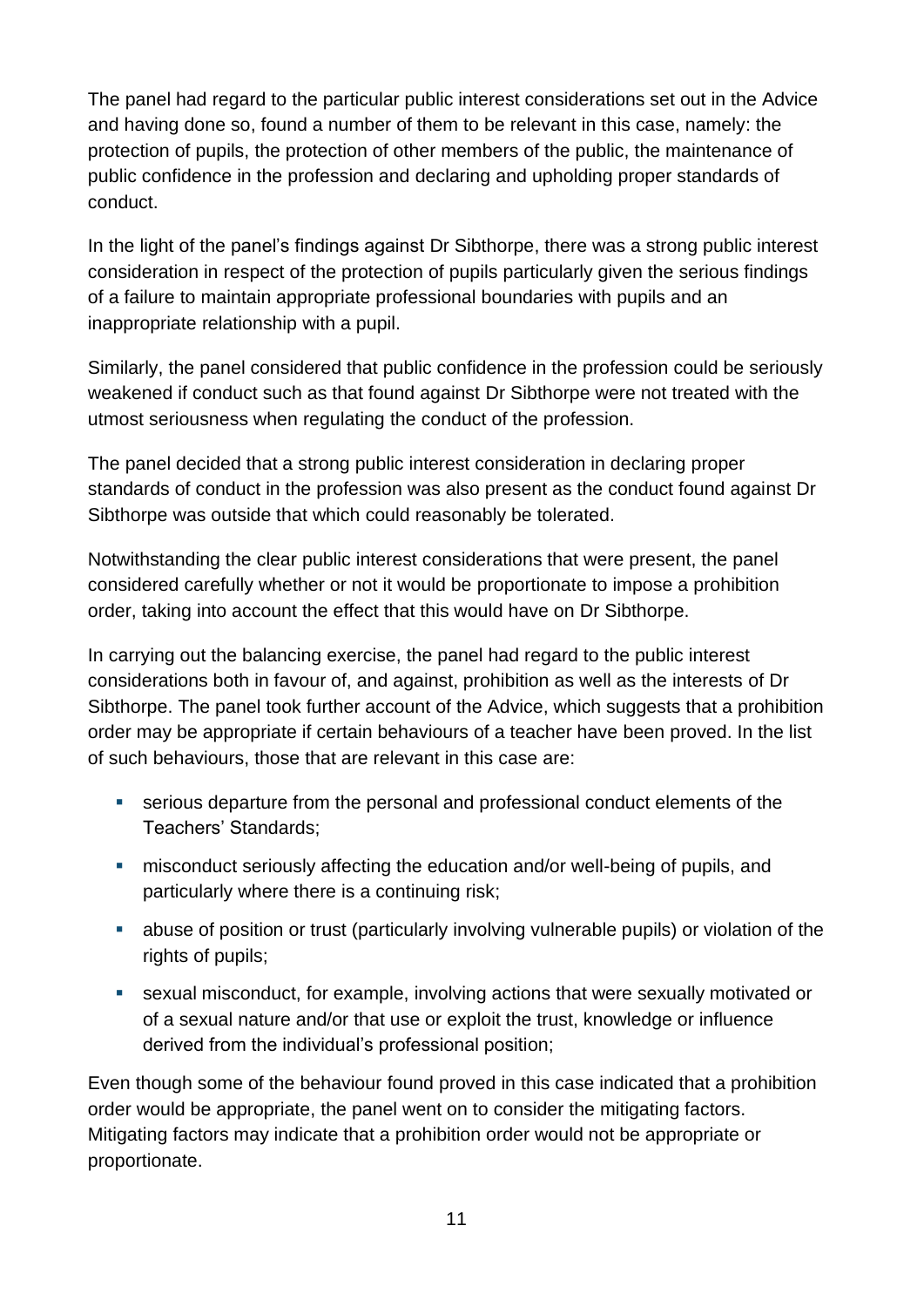In the light of the panel's findings there was no evidence that Dr Sibthorpe's actions were not deliberate. There was no evidence to suggest that Dr Sibthorpe was acting under duress.

The panel noted Dr Sibthorpe had been teaching for 14 years. He had a previously good record and was recognised by both colleagues and pupils for his teaching qualities.

The panel took into consideration that Dr Sibthorpe had admitted his conduct from the beginning and had expressed remorse, shame and embarrassment for his behaviour. The panel particularly noted that Dr Sibthorpe himself viewed his conduct as serious in that he has indicated that he knows he has let himself down and realised the fact that he may never teach again.

The panel was referred to positive references within the bundle which were given by Individual A [REDACTED] and Individual B [REDACTED]. These references attested to Dr Sibthorpe's good history as a teacher.

The panel also considered the witness statement of Individual C [REDACTED].

The panel considered that Dr Sibthorpe was under pressure at the time of the incident. [REDACTED]. Dr Sibthorpe had been asked to take on a greater number of lessons and subsequent increase in workload which he found difficult. Dr Sibthorpe indicated he felt there was a lack of support by the School given his personal situation and the impact of the Covid-19 pandemic.

The panel observed that [REDACTED]. The panel was not provided with any medical evidence in support of his mental state. The panel accepted that Dr Sibthorpe had received counselling from Individual C. It was stated that [REDACTED]. The panel commented that the mitigation relating to mental wellbeing would have been strengthened by supporting evidence such as medical evidence or evidence of Dr Sibthorpe's performance in school being affected.

The panel acknowledged that the WhatsApp messages and conduct were over a short period of time and that some of the contact and context of the exchanges were initiated by Pupil A. On at least one occasion Pupil A made sexualised comments towards Dr Sibthorpe to which he reciprocated. Dr Sibthorpe continued the contact in the same vein rather than bringing an end to the contact or reporting it as would have been expected in his position as an experienced teacher and [REDACTED].

Whilst the conduct of Dr Sibthorpe was a serious breach of trust the panel formed the opinion that his behaviour was towards the lower end on the spectrum of seriousness. The panel reached this conclusion based on the context in which the messages were exchanged: they took place over a relatively short period of time; once discovered the contact stopped; the contact was remote rather than in person; and Pupil A was aged 18 at the time. The panel considered that Dr Sibthorpe had made serious errors of judgement and he himself had recognised this.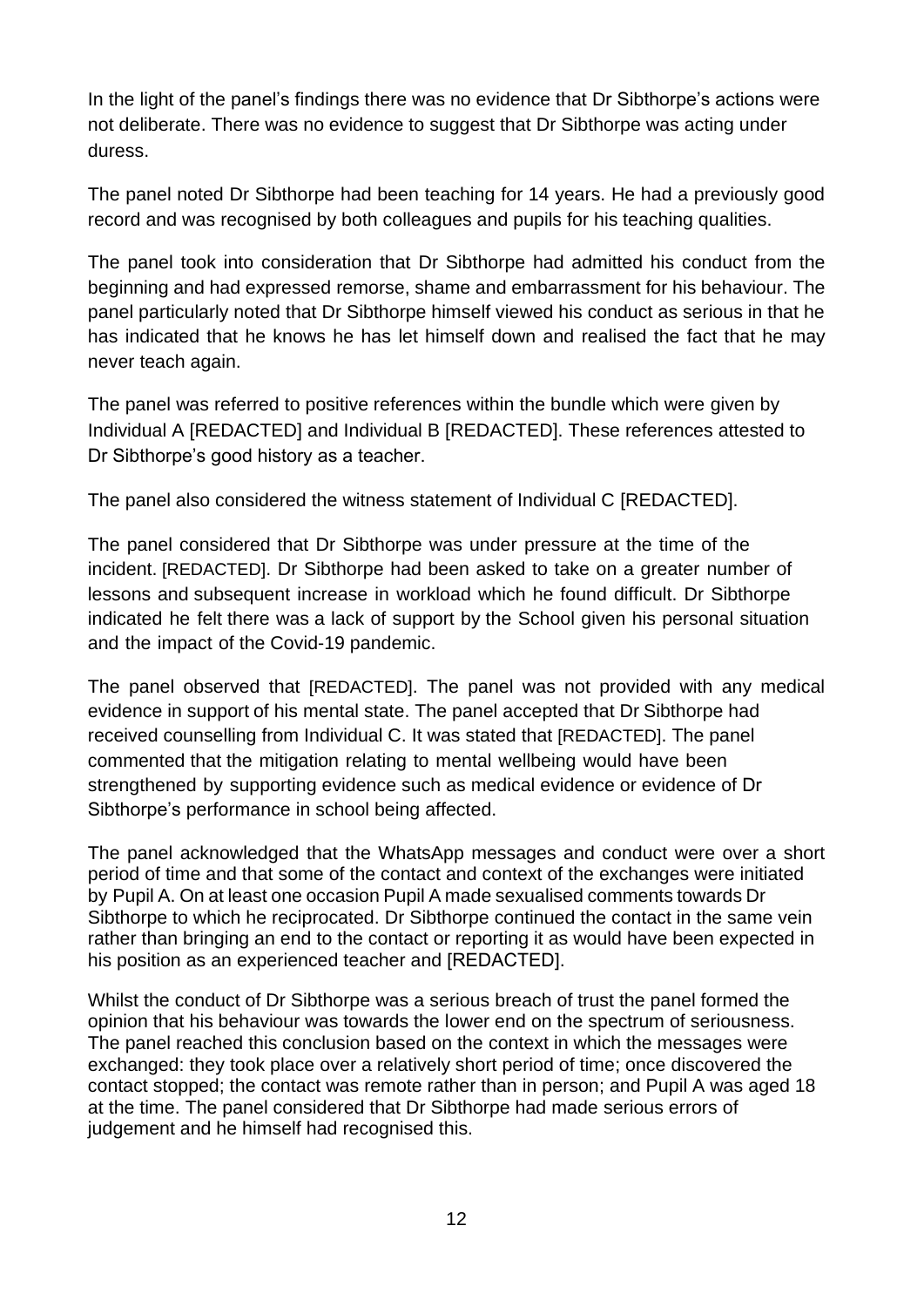The panel was not of the view on the evidence presented that Dr Sibthorpe has any interest in children in a sexual way and in the panel's opinion he does not pose a risk to children. Dr Sibthorpe, on this occasion, seriously exceeded the professional boundaries and knowingly disregarded statutory guidelines, school policies and good practice.

The panel first considered whether it would be proportionate to conclude this case with no recommendation of prohibition, considering whether the publication of the findings made by the panel would be sufficient.

The panel was of the view that, applying the standard of the ordinary intelligent citizen, it would not be a proportionate and appropriate response to recommend no prohibition order. Recommending that the publication of adverse findings was sufficient would unacceptably compromise the public interest considerations present in this case, despite the severity of the consequences for Dr Sibthorpe of prohibition.

The panel was of the view that prohibition was both proportionate and appropriate. The panel decided that the public interest considerations outweighed the interests of Dr Sibthorpe. The fact that Dr Sibthorpe had engaged in a relationship of a sexual nature was a significant factor in forming that opinion. Accordingly, the panel made a recommendation to the Secretary of State that a prohibition order should be imposed with immediate effect.

The panel went on to consider whether or not it would be appropriate to recommend that a review period of the order should be considered. The panel was mindful that the Advice states that a prohibition order applies for life, but there may be circumstances, in any given case, that may make it appropriate to allow a teacher to apply to have the prohibition order reviewed after a specified period of time that may not be less than 2 years.

The Advice indicates that there are behaviours that, if proved, would militate against the recommendation of a review period but the panel did not consider that any of these applied to Dr Sibthorpe.

The panel considered that Dr Sibthorpe's actions were serious but considered that with the appropriate professional help he could gain sufficient insight and contrition, such that at a time in the future he may be able to contribute once again to the teaching profession.

The panel decided that the findings indicated a situation in which a review period would be appropriate and, as such, decided that it would be proportionate in all the circumstances for the prohibition order to be recommended with provisions for a 3 year review period.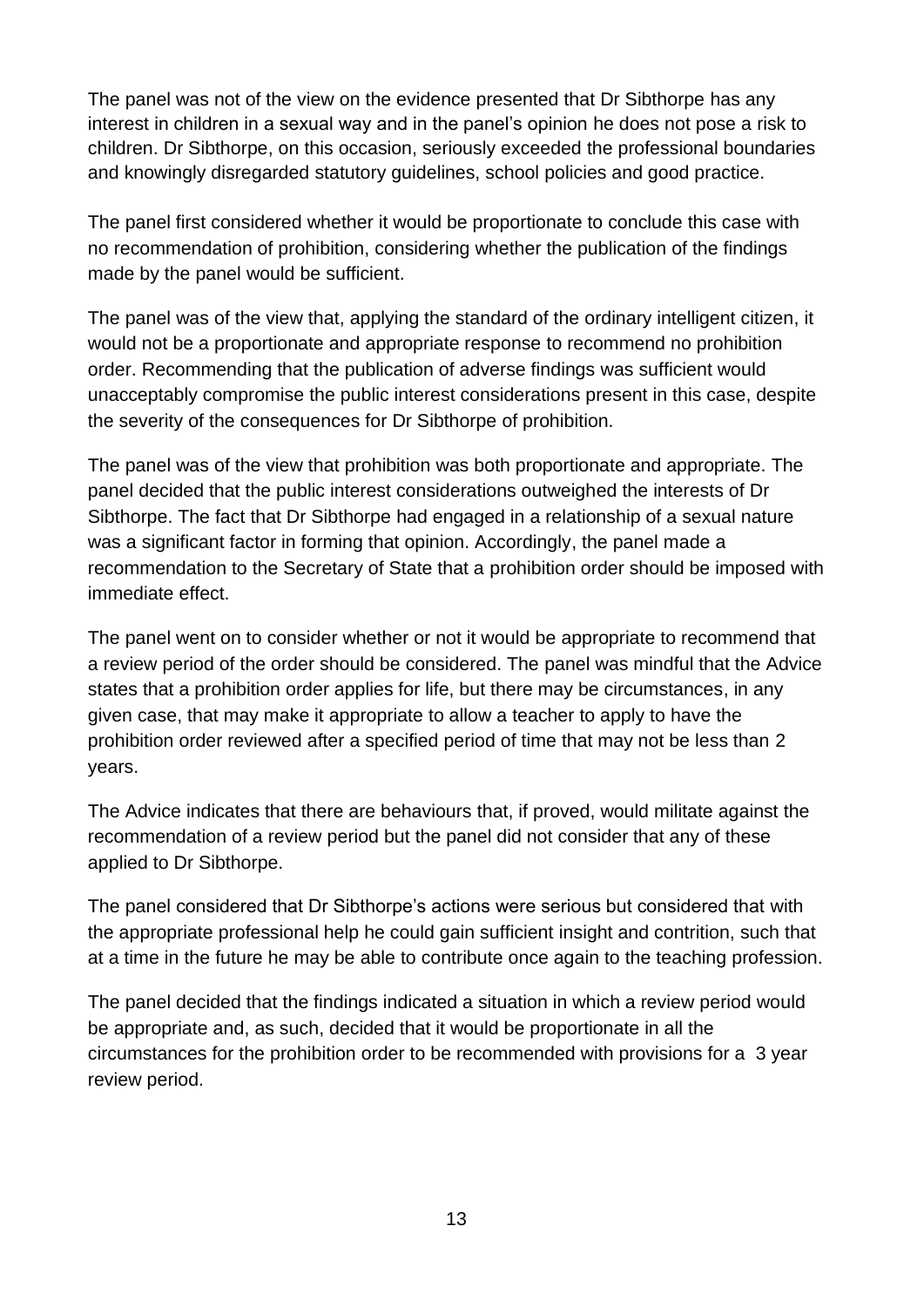# <span id="page-13-0"></span>**Decision and reasons on behalf of the Secretary of State**

I have given very careful consideration to this case and to the recommendation of the panel in respect of both sanction and review period.

In considering this case, I have also given very careful attention to the Advice that the Secretary of State has published concerning the prohibition of teachers.

In this case, the panel has found all of the allegations proven and found that those proven facts amount to unacceptable professional conduct and conduct that may bring the profession into disrepute.

The panel has made a recommendation to the Secretary of State that Dr Sibthorpe should be the subject of a prohibition order, with a review period of three years.

In particular, the panel has found that Dr Sibthorpe is in breach of the following standards:

- Teachers uphold public trust in the profession and maintain high standards of ethics and behaviour, within and outside school, by
	- $\circ$  treating pupils with dignity, building relationships rooted in mutual respect, and at all times observing proper boundaries appropriate to a teacher's professional position.
	- o having regard for the need to safeguard pupils' well-being, in accordance with statutory provisions.
- Teachers must have proper and professional regard for the ethos, policies and practices of the school in which they teach and maintain high standards in their own attendance and punctuality.
- Teachers must have an understanding of, and always act within, the statutory frameworks which set out their professional duties and responsibilities.

The panel was also, "satisfied that the conduct of Dr Sibthorpe fell significantly short of the standards expected of the profession."

I have to determine whether the imposition of a prohibition order is proportionate and in the public interest. In considering that for this case, I have considered the overall aim of a prohibition order which is to protect pupils and to maintain public confidence in the profession. I have considered the extent to which a prohibition order in this case would achieve that aim taking into account the impact that it will have on the individual teacher. I have also asked myself, whether a less intrusive measure, such as the published finding of unacceptable professional conduct and conduct that may bring the profession into disrepute, would itself be sufficient to achieve the overall aim. I have to consider whether the consequences of such a publication are themselves sufficient. I have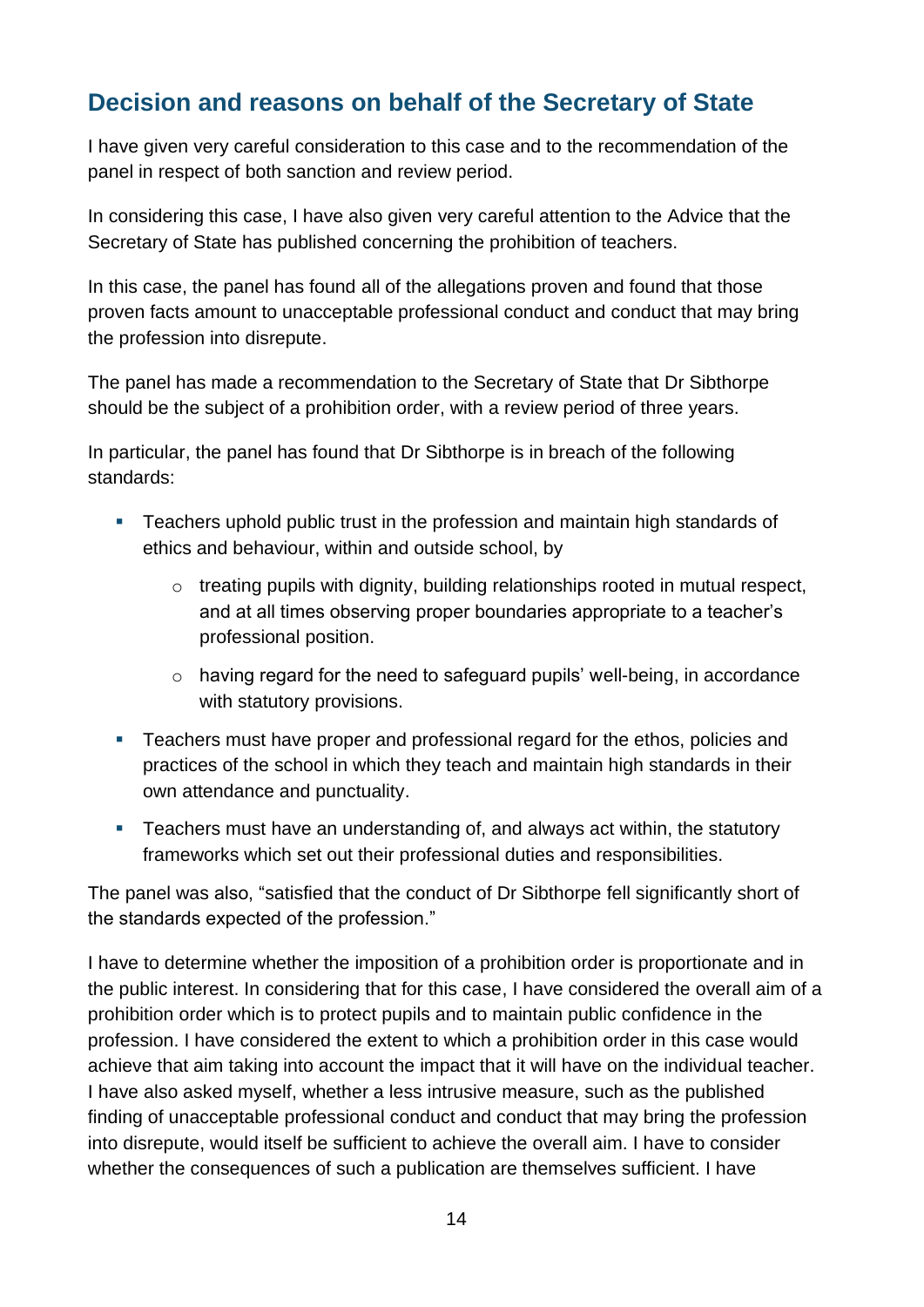considered therefore whether or not prohibiting Dr Sibthorpe, and the impact that will have on him, is proportionate and in the public interest.

In this case, I have considered the extent to which a prohibition order would protect children. The panel has observed, "the exchanges via WhatsApp were wholly inappropriate given the role and position of trust that Dr Sibthorpe held as both a teacher and Pupil A's [REDACTED]. The panel commented that the language used within the messages, was significant of a close sexual connection, whether physically possible or not." A prohibition order would therefore prevent such a risk from being present in the future.

I have also taken into account the panel's comments on insight and remorse, which the panel sets out as follows, "The panel took into consideration that Dr Sibthorpe had admitted his conduct from the beginning and had expressed remorse, shame and embarrassment for his behaviour. The panel particularly noted that Dr Sibthorpe himself viewed his conduct as serious in that he has indicated that he knows he has let himself down and realised the fact that he may never teach again."

I have gone on to consider the extent to which a prohibition order would maintain public confidence in the profession. The panel observe, "The panel also took account of the uniquely influential role that teachers can hold in pupils' lives and the fact that pupils must be able to view teachers as role models in the way they behave."

I have had to consider that the public has a high expectation of professional standards of all teachers and that the public might regard a failure to impose a prohibition order as a failure to uphold those high standards. In weighing these considerations, I have had to consider the matter from the point of view of an "ordinary intelligent and well-informed citizen."

I have considered whether the publication of a finding of unacceptable professional conduct, in the absence of a prohibition order, can itself be regarded by such a person as being a proportionate response to the misconduct that has been found proven in this case.

I have also considered the impact of a prohibition order on Dr Sibthorpe himself. The panel comment "The panel noted Dr Sibthorpe had been teaching for 14 years. He had a previously good record and was recognised by both colleagues and pupils for his teaching qualities."

A prohibition order would prevent Dr Sibthorpe from teaching and would also clearly deprive the public of his contribution to the profession for the period that it is in force.

In this case, I have placed considerable weight on the panel's comments, "The panel was of the view that prohibition was both proportionate and appropriate. The panel decided that the public interest considerations outweighed the interests of Dr Sibthorpe. The fact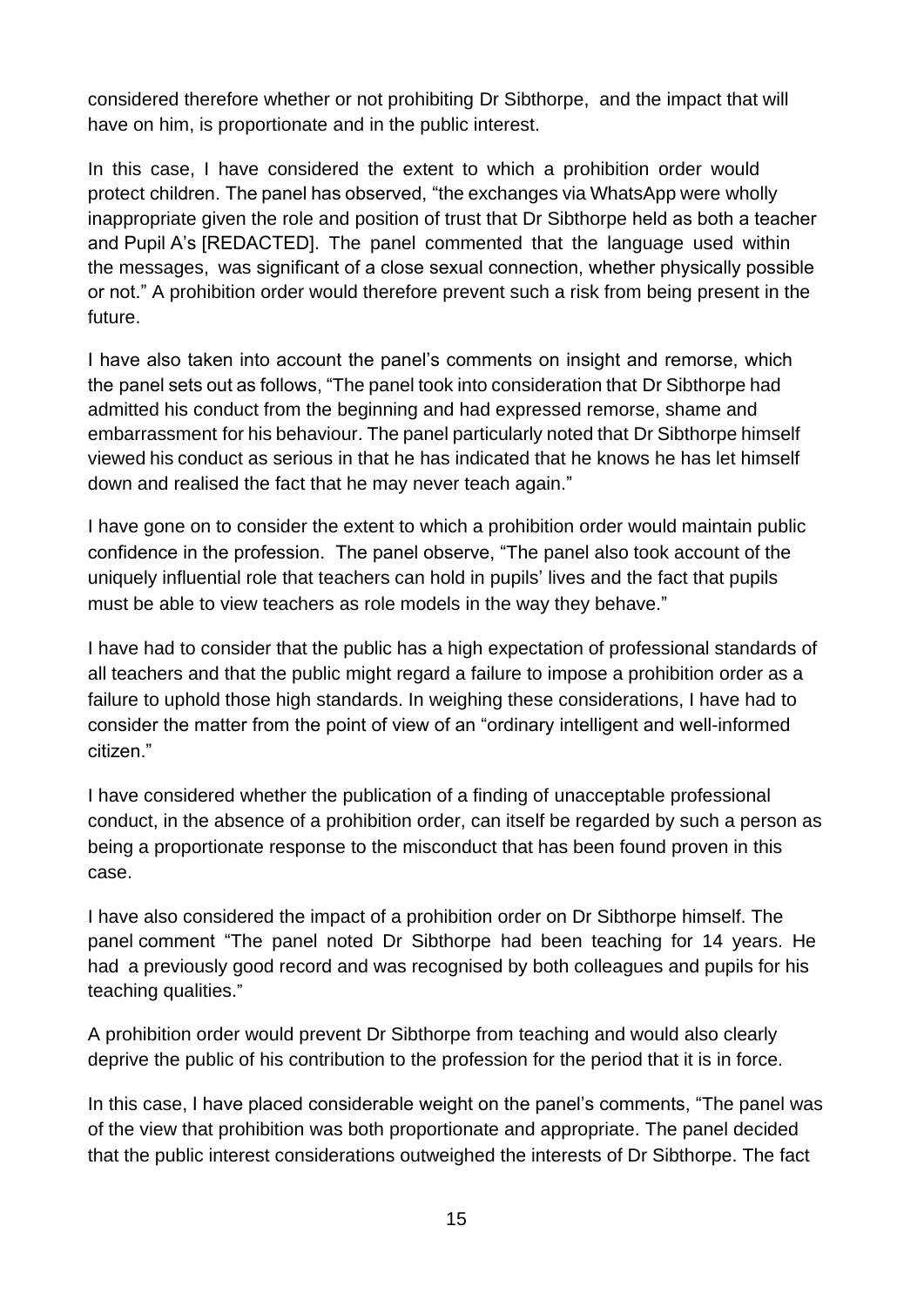that Dr Sibthorpe had engaged in a relationship of a sexual nature was a significant factor in forming that opinion."

I have given less weight in my consideration of sanction therefore, to the contribution that Dr Sibthorpe has made to the profession. In my view, it is necessary to impose a prohibition order in order to maintain public confidence in the profession.

For these reasons, I have concluded that a prohibition order is proportionate and in the public interest in order to achieve the intended aims of a prohibition order.

I have gone on to consider the matter of a review period. In this case, the panel has recommended a 3 year review period.

I have considered the panel's comments "The panel considered that Dr Sibthorpe's actions were serious but considered that with the appropriate professional help he could gain sufficient insight and contrition, such that at a time in the future he may be able to contribute once again to the teaching profession.

The panel decided that the findings indicated a situation in which a review period would be appropriate and, as such, decided that it would be proportionate in all the circumstances for the prohibition order to be recommended with provisions for a 3 year review period."

I agree. I have considered whether a 3 year review period reflects the seriousness of the findings and is a proportionate period to achieve the aim of maintaining public confidence in the profession. In this case, the finding of sexual misconduct, albeit that the panel said that it, " was not of the view on the evidence presented that Dr Sibthorpe has any interest in children in a sexual way and in the panel's opinion he does not pose a risk to children. Dr Sibthorpe, on this occasion, seriously exceeded the professional boundaries and knowingly disregarded statutory guidelines, school policies and good practice. "

I consider therefore that a 3 year review period is required to satisfy the maintenance.

**This means that Dr Dean Sibthorpe is prohibited from teaching indefinitely and cannot teach in any school, sixth form college, relevant youth accommodation or children's home in England.** He may apply for the prohibition order to be set aside, but not until 9 July 2024, 3 years from the date of this order at the earliest. This is not an automatic right to have the prohibition order removed. If he does apply, a panel will meet to consider whether the prohibition order should be set aside. Without a successful application, Dr Dean Sibthorpe remains prohibited from teaching indefinitely.

This order takes effect from the date on which it is served on the teacher.

Dr Dean Sibthorpe has a right of appeal to the Queen's Bench Division of the High Court within 28 days from the date he is given notice of this order.